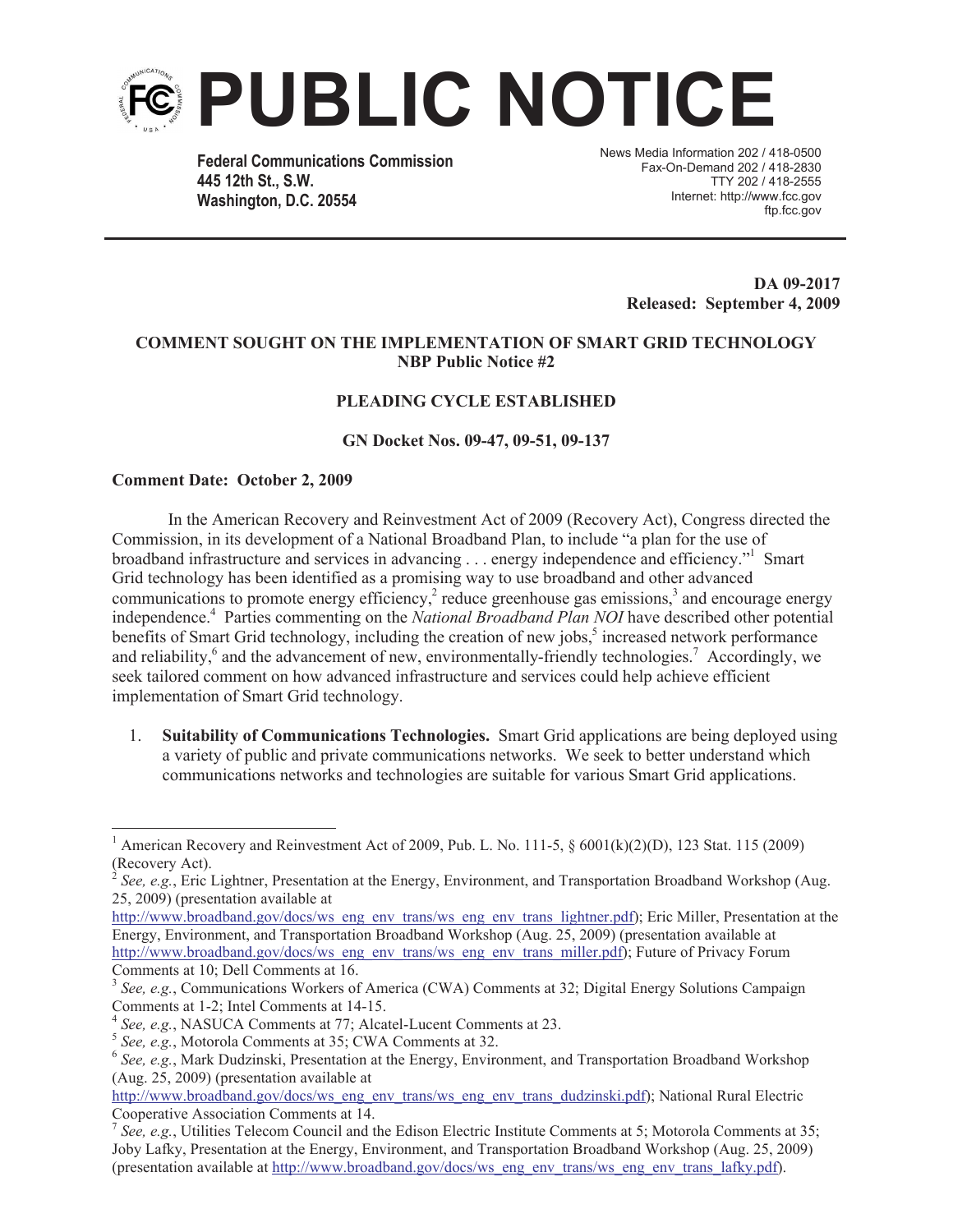- a. What are the specific network requirements for each application in the grid (e.g., latency, bandwidth, reliability, coverage, others)? If these differ by application, how do they differ? We welcome detailed Smart Grid network requirement analyses.
- b. Which communications technologies and networks meet these requirements? Which are best suited for Smart Grid applications? If this varies by application, why does it vary and in what way? What are the relative costs and performance benefits of different communications technologies for different applications?
- c. What types of network technologies are most commonly used in Smart Grid applications? We welcome detailed analysis of the costs, relative performance and benefits of alternative network technologies currently employed by existing Smart Grid deployments, including both "last mile," backhaul, and control network technologies.
- d. Are current commercial communications networks adequate for deploying Smart Grid applications? If not, what are specific examples of the ways in which current networks are inadequate? How could current networks be improved to make them adequate, and at what cost? If this adequacy varies by application, why does it vary and in what way?
- e. How reliable are commercial wireless networks for carrying Smart Grid data (both in last-mile and backhaul applications)? Are commercial wireless networks suitable for critical electricity equipment control communications? How reliably can commercial wireless networks transmit Smart Grid data during and after emergency events? What could be done to make commercial wireless networks more reliable for Smart Grid applications during such events? We welcome detailed comparisons of the reliability of commercial wireless networks and other types of networks for Smart Grid data transport.
- 2. **Availability of Communications Networks.** Electric utilities offer near universal service, including in many geographies where no existing suitable communications networks currently exist (for last-mile, aggregation point data backhaul, and utility control systems). We seek to better understand the availability of existing communications networks, and how this availability may impact Smart Grid deployments.
	- a. What percentage of electric substations, other key control infrastructure, and potential Smart Grid communications nodes have no access to suitable communications networks? What constitutes suitable communications networks for different types of control infrastructure? We welcome detailed analyses of substation and control infrastructure connectivity, potential connectivity gaps, and the cost-benefit of different alternatives to close potential gaps.
	- b. What percentage of homes have no access to suitable communications networks for Smart Grid applications (either for last-mile, or aggregation point connectivity)?
	- c. In areas where suitable communications networks exist, are there other impediments preventing the use of these networks for Smart Grid communications?
	- d. How does the availability of a suitable broadband network (wireless, wireline or other) impact the cost of deploying Smart Grid applications in a particular geographical area? In areas with no existing networks, is this a major barrier to Smart Grid deployment? We welcome detailed economic analyses showing how the presence (or lack) of existing communications networks impacts Smart Grid deployment costs.
- 3. **Spectrum.** Currently, Smart Grid systems are deployed using a variety of communications technologies, including public and private wireless networks, using licensed and unlicensed spectrum. We seek to better understand how wireless spectrum is or could be used for Smart Grid applications.
	- a. How widely used is licensed spectrum for Smart Grid applications (utility-owned, leased, or vendor-operated)? For which applications is this spectrum used? We welcome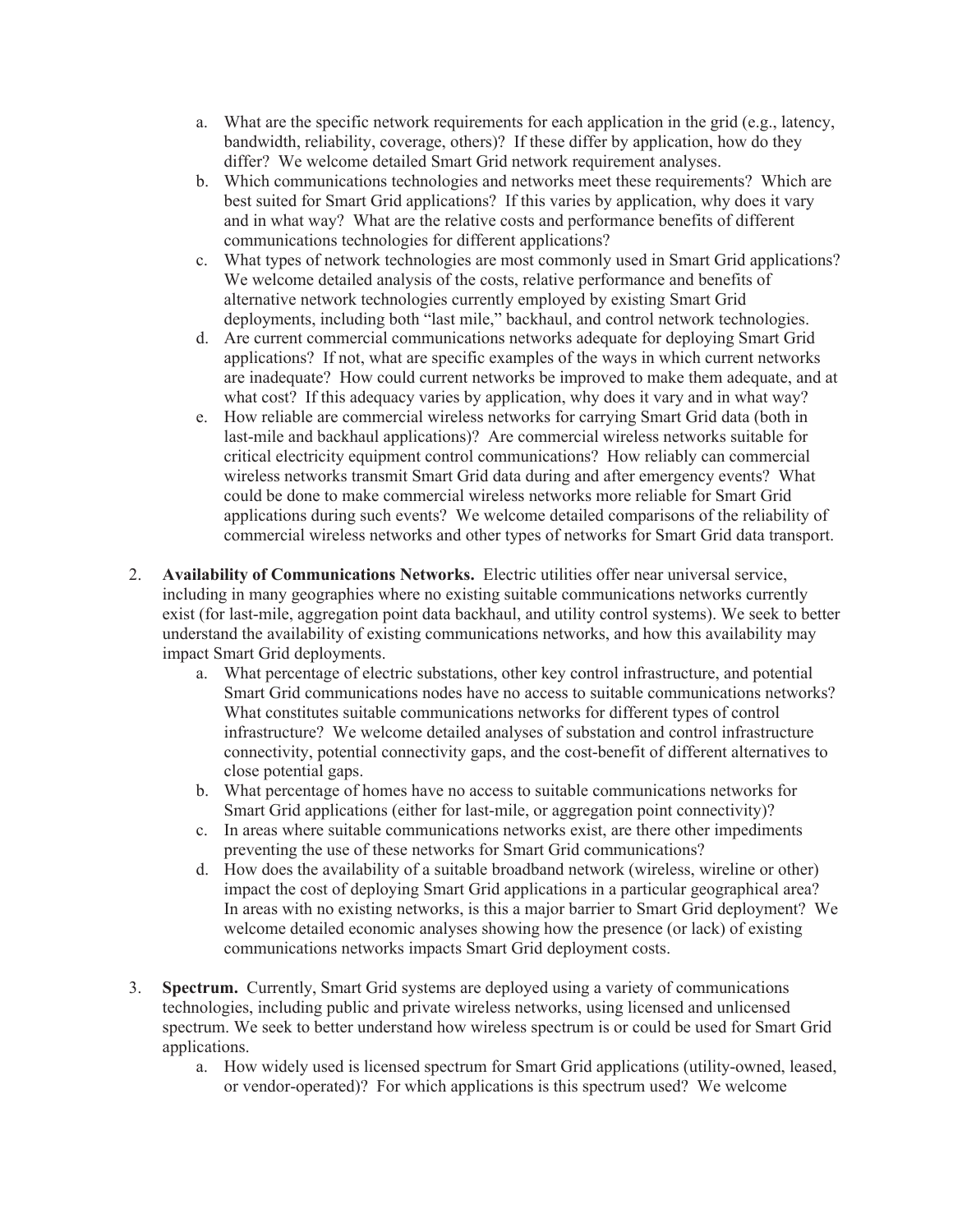detailed analyses of current licensed spectrum use in Smart Grid applications, including frequencies and channels.

- b. How widely used is unlicensed spectrum? For which applications is this spectrum used? We welcome detailed analyses of current unlicensed spectrum use in Smart Grid applications, including frequencies and channels.
- c. Have wireless Smart Grid applications using unlicensed spectrum encountered interference problems? If so, what are the nature, frequency, and potential impact of these problems, and how have they been resolved?
- d. What techniques have been successfully used to overcome interference problems, particularly in unlicensed bands?
- e. Are current spectrum bands currently used by power utilities enough to meet the needs of Smart Grid communications? We welcome detailed studies and discussion showing that the current spectrum is or is not sufficient.
- f. Is additional spectrum required for Smart Grid applications? If so, why are current wireless solutions inadequate?
	- i. Coverage: What current and future nodes of the Smart Grid are not and will not be in the coverage area of commercial mobile operators or of existing utility-run private networks? We welcome detailed descriptions of the location, number and connectivity required of each node not expected to be in coverage.
	- ii. Throughput: What is the expected throughput required by different communications nodes of the Smart Grid, today and in the future, and why will/won't commercial mobile networks and/or private utility owned networks on existing spectrum be able to support such throughputs? We welcome detailed studies on the location and throughput requirements and characteristics of each communications node in the Smart Grid.
	- iii. Latency: What are the maximum latency limits for communications to/from different nodes of the Smart Grid for different applications, why will/won't commercial mobile networks be able to support such requirements, and how could private utility networks address the same challenge differently?
	- iv. Security: What are the major security challenges, and the relative merits and deficiencies of private utility networks versus alternative solutions provided by commercial network providers, such as VPNs? Do the security requirements and the relative merits of commercial versus private networks depend on the specific Smart Grid application? If so, how?
	- v. Coordination: Are there benefits or technical requirements to coordinate potential allocation of spectrum to the Smart Grid communications with other countries? What are they?
	- vi. Spectrum allocation: Are there any specific requirements associated with Smart Grid communications that require or rule out any specific band, duplexing scheme (e.g., FDD vs TDD), channel width, or any other requirements or constraints?
- g. If spectrum were to be allocated for Smart Grid applications, how would this impact current, announced and planned Smart Grid deployments? How many solutions would use allocated spectrum vs. current solutions? Which Smart Grid applications would likely be most impacted?
- 4. **Real-time Data.** The Smart Grid promises to enable utility companies and their customers to reduce U.S. energy consumption using a variety of technologies and methods. Some of the most promising of these methods use demand response, in which utility companies can directly control loads within the home or business to better manage demand, or give price signals to encourage load shedding. Other methods reduce energy consumption simply by providing consumers access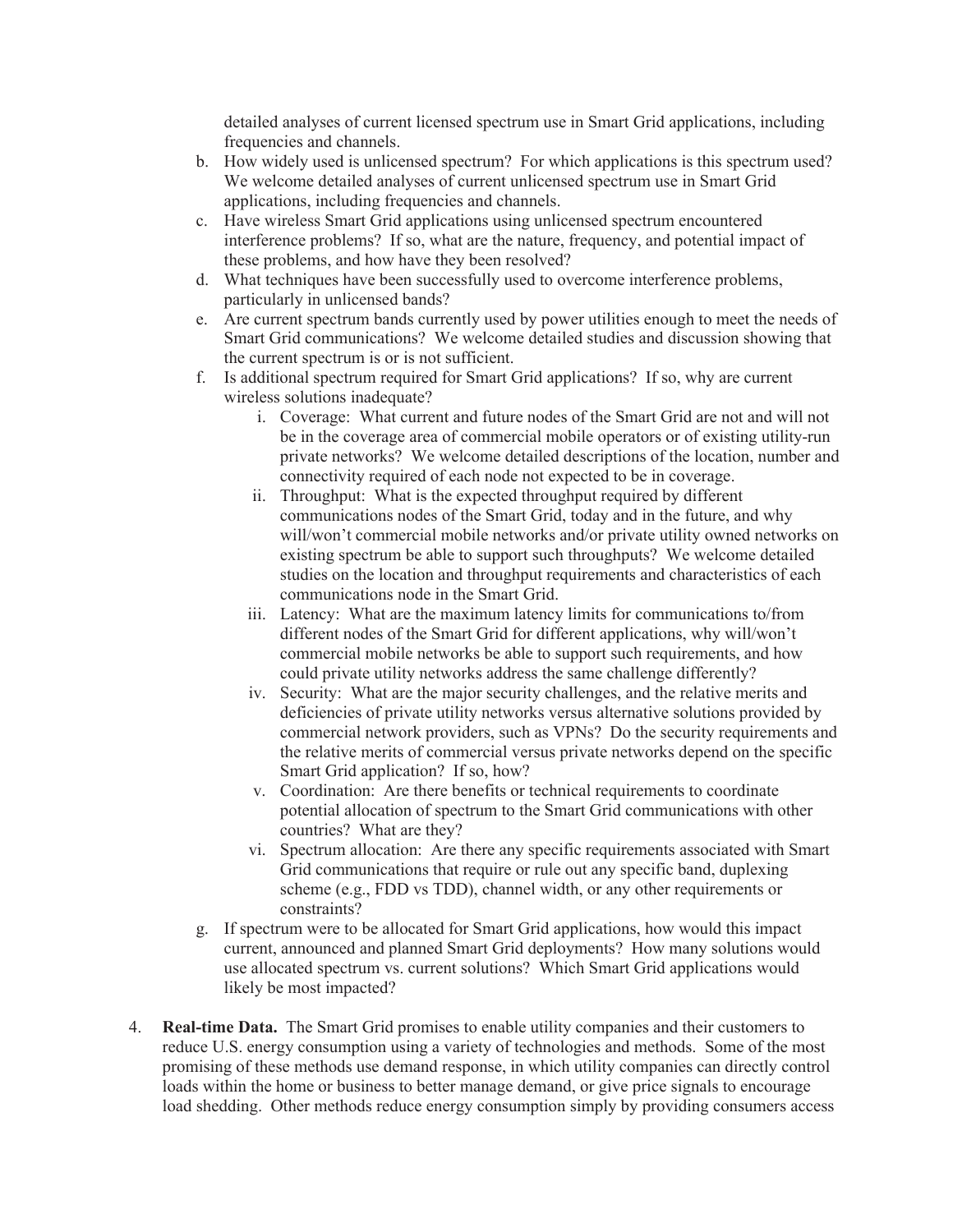to their consumption information, via in-home displays, web portals, or other methods. Central to all of these techniques is energy consumption and pricing data.

- a. In current Smart Meter deployments, what percentage of customers have access to realtime consumption and/or pricing data? How is this access provided?
- b. What are the methods by which consumers can access this data (e.g., via Smart Meter, via a utility website, via third-party websites, etc.)? What are the relative merits and risks of each method?
- c. How should third-party application developers and device makers use this data? How can strong privacy and security requirements be satisfied without stifling innovation?
- d. What uses of real-time consumption and pricing data have been shown most effective at reducing peak load and total consumption? We welcome detailed analyses of the relative merits and risks of these methods.
- e. Are there benefits to providing consumers more granular consumption data? We welcome studies that examine how consumer or business behavior varies with the type and frequency of energy consumption data.
- f. What are the implications of opening real-time consumption data to consumers and the energy management devices and applications they choose to connect?
- 5. **Home Area Networks**. We seek to understand the ways in which utilities, technology providers and consumers will connect appliances, thermostats, and energy displays to each other, to the electric meter, and to the Internet.
	- a. Which types of devices (e.g., appliances, thermostats, and energy displays, etc.) will be connected to Smart Meters? What types of networking technologies will be used? What type of data will be shared between Smart Meters and devices?
	- b. Which types of devices (e.g., appliances, thermostats, and energy displays, etc.) will be connected to the Internet? What types of networking technologies will be used? What type of data will be shared between these devices and the Internet?
	- c. We welcome analyses that examine the role of broadband requirements for Home Area Networks that manage energy loads or deliver other energy management services.

This matter shall be treated as a "permit-but-disclose" proceeding in accordance with the Commission's *ex parte* rules. *See* 47 C.F.R. §§ 1.1200, 1.1206. Persons making oral *ex parte* presentations are reminded that memoranda summarizing the presentations must contain summaries of the substance of the presentations and not merely a listing of the subjects discussed. More than a one- or twosentence description of the views and arguments presented generally is required. *See* 47 C.F.R. § 1.1206(b). Other rules pertaining to oral and written *ex parte* presentations in permit-but-disclose proceedings are set forth in section 1.1206(b) of the Commission's rules, 47 C.F.R. § 1.1206(b).

## **All comments should refer to GN Docket Nos. 09-47, 09-51, and 09-137. Please title comments responsive to this Notice as "Comments—NBP Public Notice #2." Further, we strongly encourage parties to develop responses to this Notice that adhere to the organization and structure of the questions in this Notice**.

Comments may be filed using (1) the Commission's Electronic Comment Filing System (ECFS), (2) the Federal Government's eRulemaking Portal, or  $(3)$  by filing paper copies.<sup>8</sup> Comments filed through the ECFS can be sent as an electronic file via the Internet to http://www.fcc.gov/cgb/ecfs/

<sup>8</sup> *See* Electronic Filing of Documents in Rulemaking Proceedings, 63 Fed. Reg. 24121 (1998).